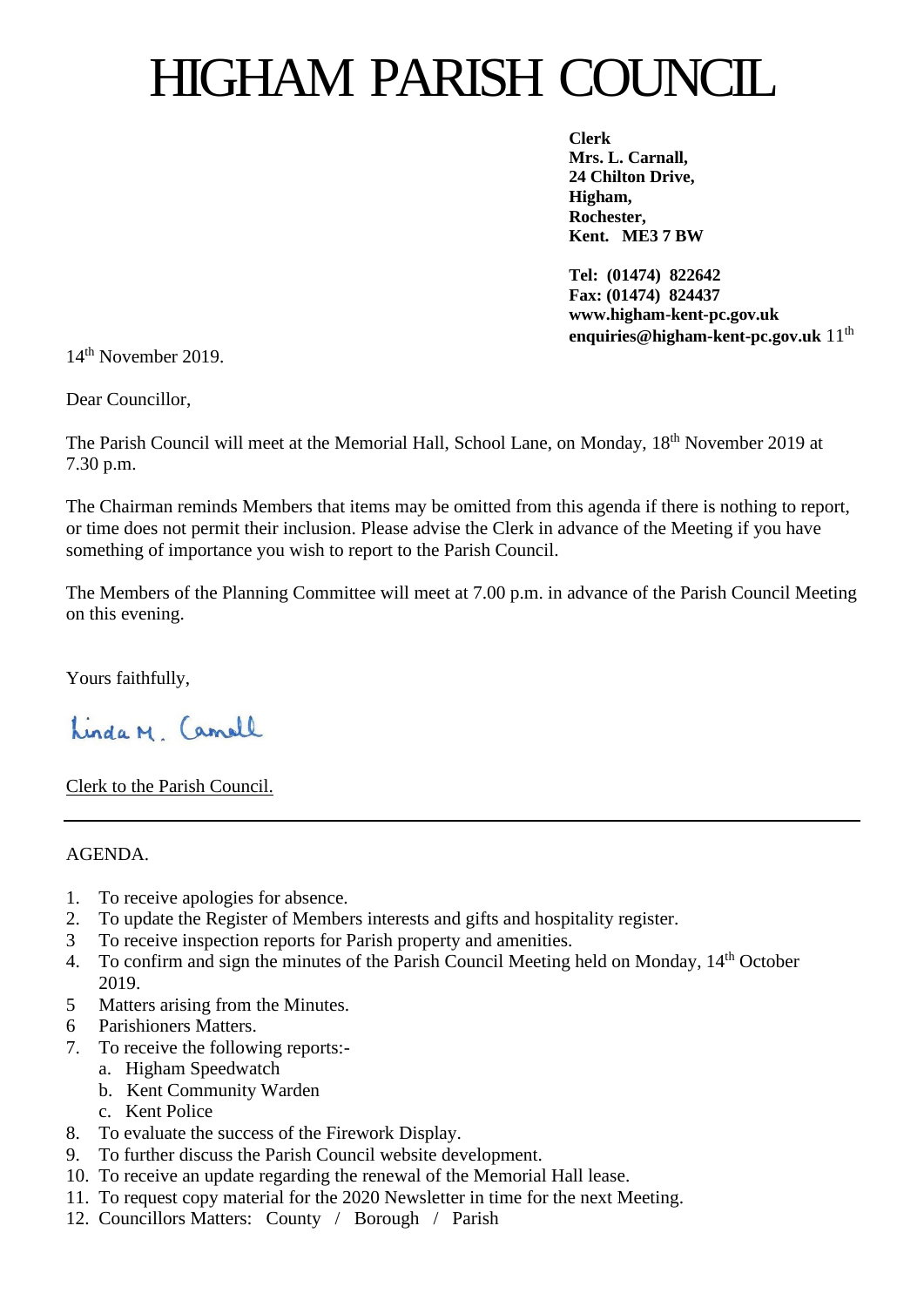## **BREAK FOR REFRESHMENTS**

### 13. Reports

- a. Planning. To note the following planning applications:- Appln. no. 20191012, Appln. no. 20191174.
- b. Community Development Working Group
- c. Infrastructure Working Group
- d. Executive Management Working Group

## 14. Finance:

To endorse and approve the following payments:-

| Clerks salary (October)                                            | 1150.95 |
|--------------------------------------------------------------------|---------|
| <b>KCC</b> (LGPS October)                                          | 433.52  |
| HMRC (PAYE/NI October)                                             | 212.62  |
| Phoenix Fireworks Ltd (revised invoice balance)                    | 3855.00 |
| Singlewell Stationery & Print (firework leaflets and notices)      | 257.56  |
| Sue Sparks (Poppy Project – cutter)                                | 3.99    |
| Sue Sparks (Love Higham Business hosting and domain renewal)       | 82.68   |
| Barbara Cousins (Poppy Project – ribbon)                           | 7.47    |
| Sue Sparks (Poppy Project – copier paper)                          | 5.99    |
| British Telecommunications plc (broadband)                         | 181.47  |
| $SSE$ (toilets – electricity)                                      | 43.82   |
| Victory Design Ltd. (fireworks banners)                            | 270.00  |
| Lee and Son (surfacing to Landway)                                 | 420.00  |
| Shaw and Sons Ltd. (legal stationery)                              | 74.40   |
| Elizabeth Hart (delivery of fireworks leaflets)                    | 250.00  |
| Mr S. Mackie (fireworks rope and arc lights)                       | 82.50   |
| Sue Sparks (Poppy Project – blu tak and refreshments)              | 3.00    |
| Sue Sparks (litter picking/garden volunteers additional equipment) | 66.90   |
| GBC (rent for garage November by D/D)                              | 76.85   |
|                                                                    |         |

- 15. Correspondence.
- 16. To note the dates of the next Parish Council Meetings:- Monday,  $25<sup>th</sup>$  November with the Mayor of Gravesham and garden competition prizegiving at Higham Library. Monday, 13<sup>th</sup> January 2020.
- 17. Any Other Business.
- 18. To resolve that:-

**Pursuant to Section 100A(4) of the Local Government Act 1972 that the public be excluded from the following items because it is likely in view of the nature of the business to be transacted that if members of the public are present during this item, there would be disclosure to them of exempt information as defined in Part 1 of Schedule 12A of the Act.**

### **CLOSED SESSION**